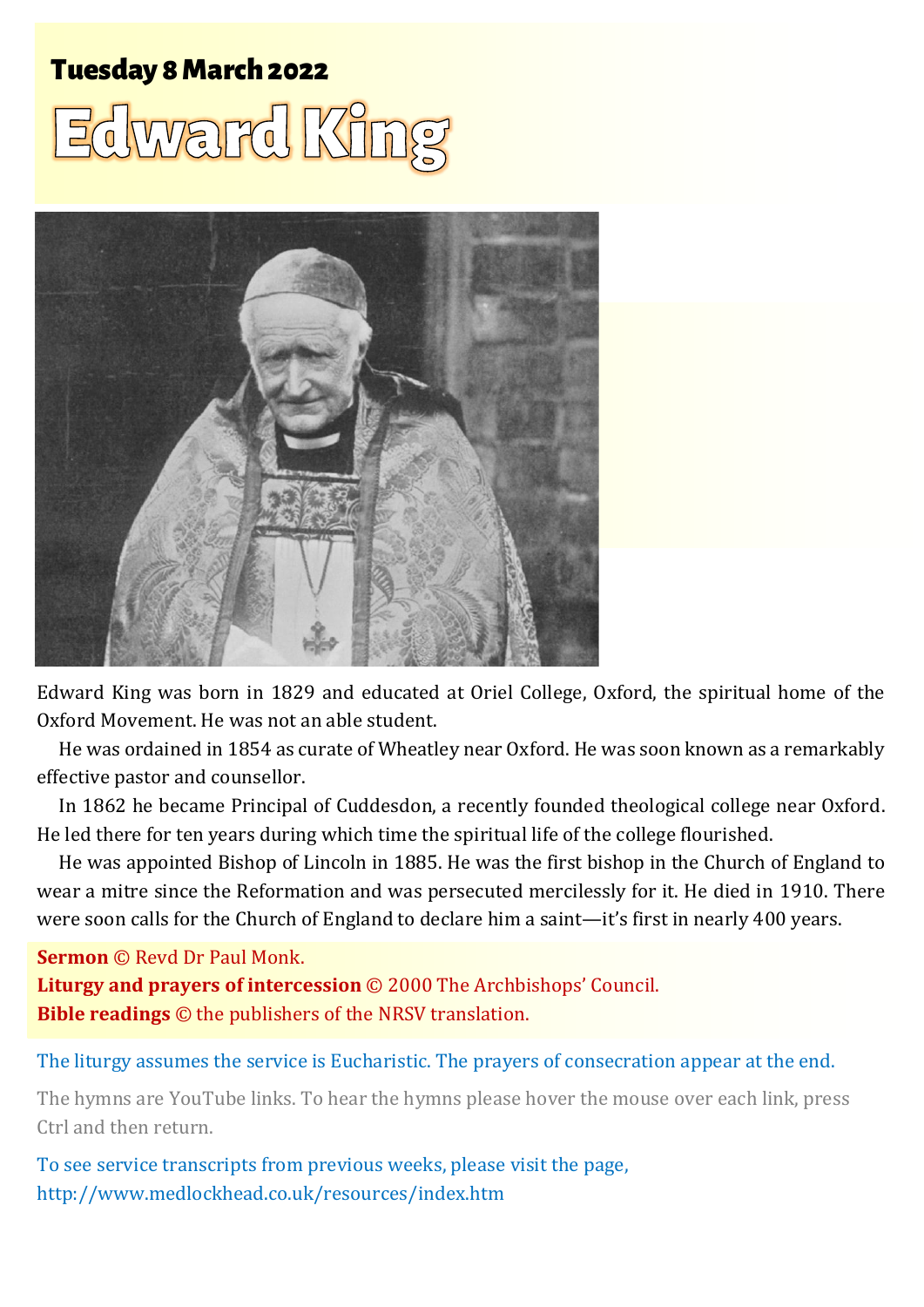# **Introduction and welcome**

HYMN 1 **[How deep the Father's love for us](https://www.youtube.com/watch?v=krTOZkf-yYs)** (click on this link to hear the hymn) **[How deep the Father's love for us](https://www.youtube.com/watch?v=uty2jlD55G8)** (instrumental) (click on this link)

# **The Welcome**

In the name of the Father, and of the Son, and of the Holy Spirit

All **Amen.**

The Lord be with you

All **And also with you.**

# **The Preparation**

All **Almighty God,**

**to whom all hearts are open, all desires known, and from whom no secrets are hidden: cleanse the thoughts of our hearts by the inspiration of your Holy Spirit, that we may perfectly love you, and worthily magnify your holy name; through Christ our Lord. Amen.**

Our Lord Jesus Christ said: The first commandment is this: 'Hear, O Israel, the Lord our God is the only Lord. You shall love the Lord your God with all your heart, with all your soul, with all your mind, and with all your strength.'

And the second is this: 'Love your neighbour as yourself.' There is no other commandment greater than these. On these two commandments hang all the law and the prophets. All **Amen. Lord, have mercy.**

In sorrow for our sins and with faith in his mercy, let us turn to the Lord, for with him there is mercy and plenteous redemption.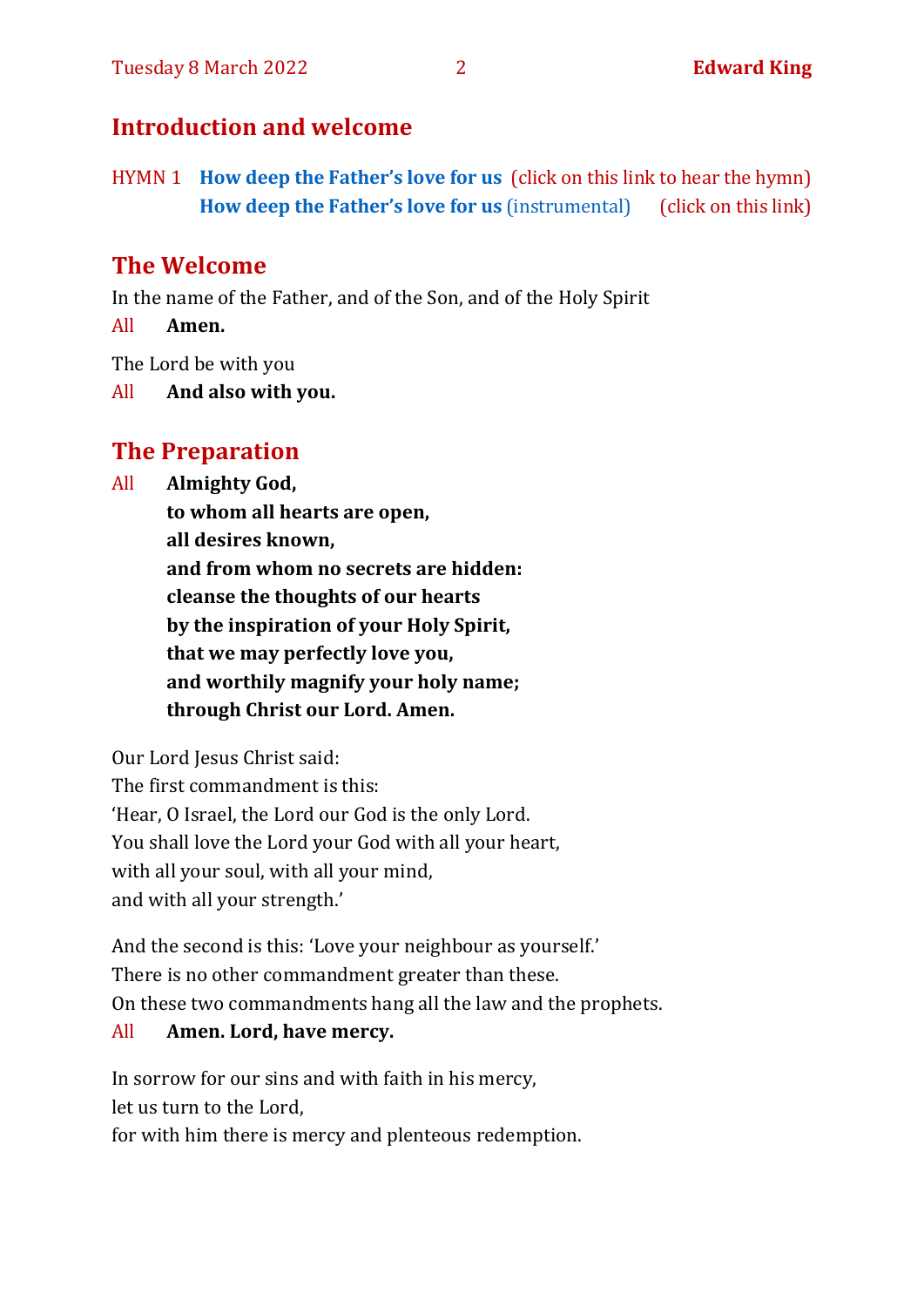All **Almighty God, our heavenly Father, we have sinned against you and against our neighbour in thought and word and deed, through negligence, through weakness, through our own deliberate fault. We are truly sorry and repent of all our sins. For the sake of your Son Jesus Christ, who died for us, forgive us all that is past and grant that we may serve you in newness of life to the glory of your name. Amen.**

Almighty God,

who forgives all who truly repent, have mercy upon you, pardon and deliver you from all your sins, confirm and strengthen you in all goodness, and keep you in life eternal; through Jesus Christ our Lord. All **Amen.**

# **The Gloria**

This Gloria is sung to the tune of 'Cwm Rhondda'. Click **[here](https://www.youtube.com/watch?v=l71MLQ22dIk)** for the tune.

All **Glory be to God in Heaven, Songs of joy and peace we bring, Thankful hearts and voices raising, To creation's Lord we sing. Lord we thank you, Lord we praise you, Glory be to God our King: Glory be to God our King. Lamb of God, who on our shoulders, Bore the load of this world's sin; Only Son of God the Father, You have brought us peace within. Lord, have mercy, Christ have mercy,**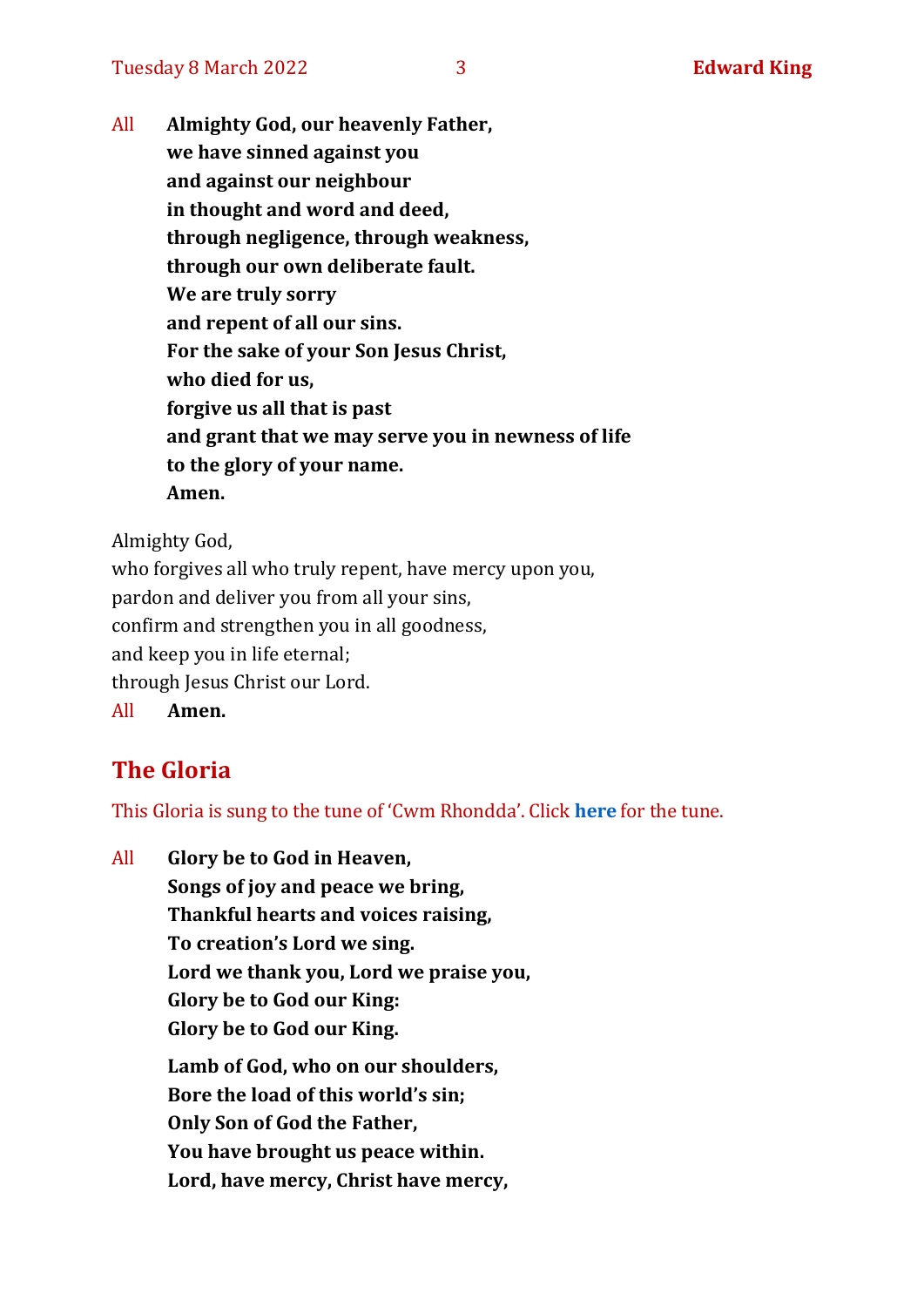**Now your glorious reign begin: Now your glorious reign begin.**

**You O Son of God are Holy, You we praise with one accord. None in heav'n or earth is like you, Only you are Christ the Lord. With the Father and the Spirit, Ever worshipped and adored: Ever worshipped and adored.**

# **The Collect for Edward King**

O God, our heavenly Father, who raised up your faithful servant Edward to be a bishop and pastor in your Church and to feed your flock: Give abundantly to all pastors the gifts of your Holy Spirit, that they may minister in your household as true servants of Christ and stewards of your divine mysteries; through Jesus Christ our Lord,

who lives and reigns with you and the Holy Spirit,

one God, for ever and ever.

All **Amen.**

# **First reading**

A reading from the book of the Prophet Isaiah

Ho! Everyone who thirsts, come to the waters; and you that have no money, come, buy and eat! Come, buy wine and milk without money and without price. Why do you spend your money for that which is not bread, and your labour for that which does not satisfy? Listen carefully to me, and eat what is good, and delight yourselves in rich food. *Isaiah 55:10–11*  This is the Word of the Lord All **Thanks be to God.**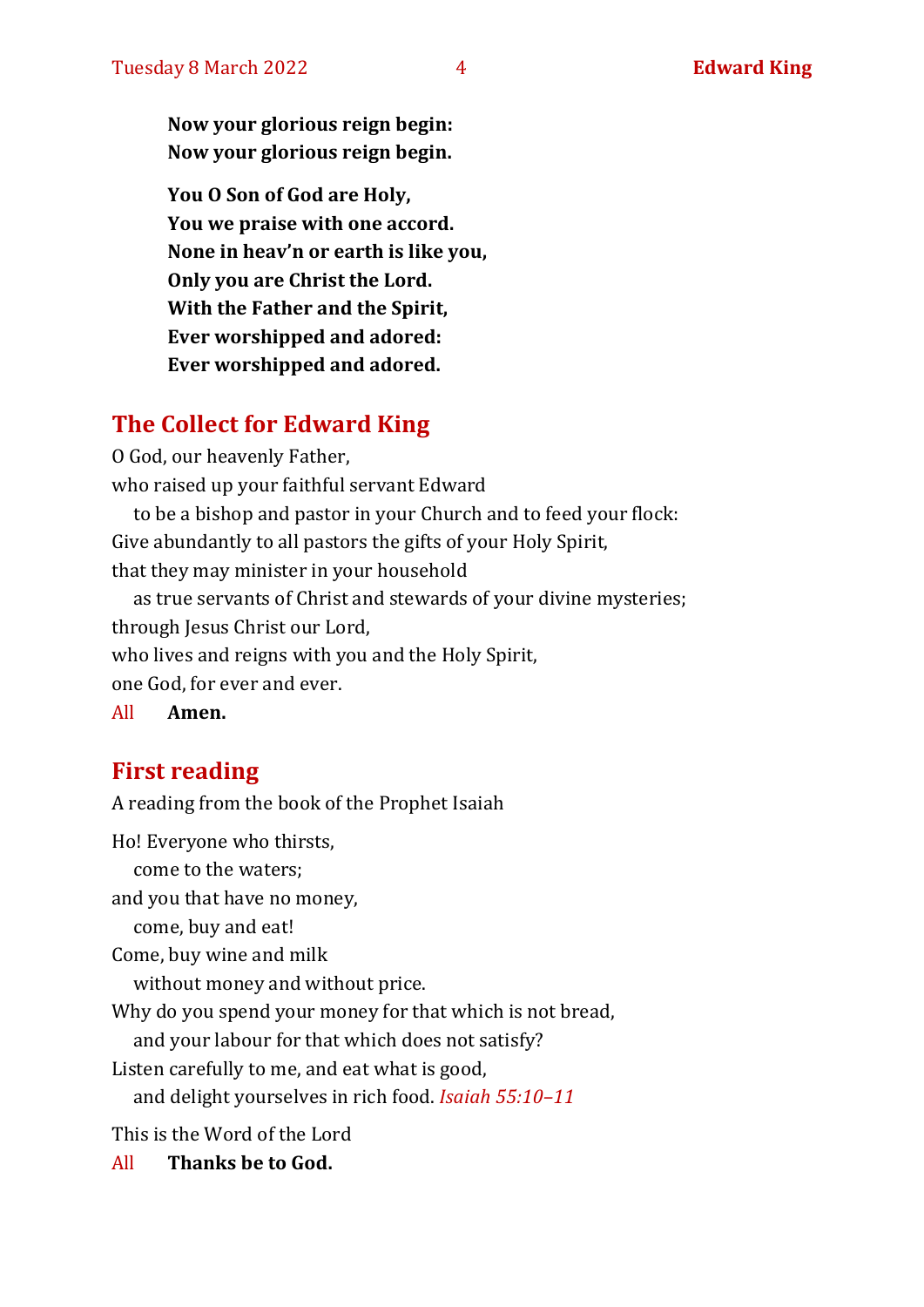# **Second reading**

A reading from St Paul's Letter to the Galatians

Formerly, when you did not know God, you were enslaved to beings that by nature are not gods. Now, however, that you have come to know God, or rather to be known by God, how can you turn back again to the weak and beggarly elemental spirits? How can you want to be enslaved to them again? You are observing special days, and months, and seasons, and years. I am afraid that my work for you may have been wasted.

Friends, I beg you, become as I am, for I also have become as you are. You have done me no wrong. You know that it was because of a physical infirmity that I first announced the gospel to you; though my condition put you to the test, you did not scorn or despise me, but welcomed me as an angel of God, as Christ Jesus. What has become of the goodwill you felt? For I testify that, had it been possible, you would have torn out your eyes and given them to me.Have I now become your enemy by telling you the truth? They make much of you, but for no good purpose; they want to exclude you, so that you may make much of them. It is good to be made much of for a good purpose at all times, and not only when I am present with you. My little children, for whom I am again in the pain of childbirth until Christ is formed in you, I wish I were present with you now and could change my tone, for I am perplexed about you. *Galatians 4:8–20*

This is the Word of the Lord

All **Thanks be to God.**

# HYMN 2 **[Holiness is your life in me](https://www.youtube.com/watch?v=vJDEgUks4ZI)** (click on this link to hear the hymn)

# **Gospel reading**

Hear the Gospel of our Lord Jesus Christ according to Matthew

# All **Glory to you O Lord.**

Jesus said, 'When you are praying, do not heap up empty phrases as the Gentiles do; for they think that they will be heard because of their many words. Do not be like them, for your Father knows what you need before you ask him.

'Pray then in this way:

Our Father in heaven, hallowed be your name. Your kingdom come. Your will be done,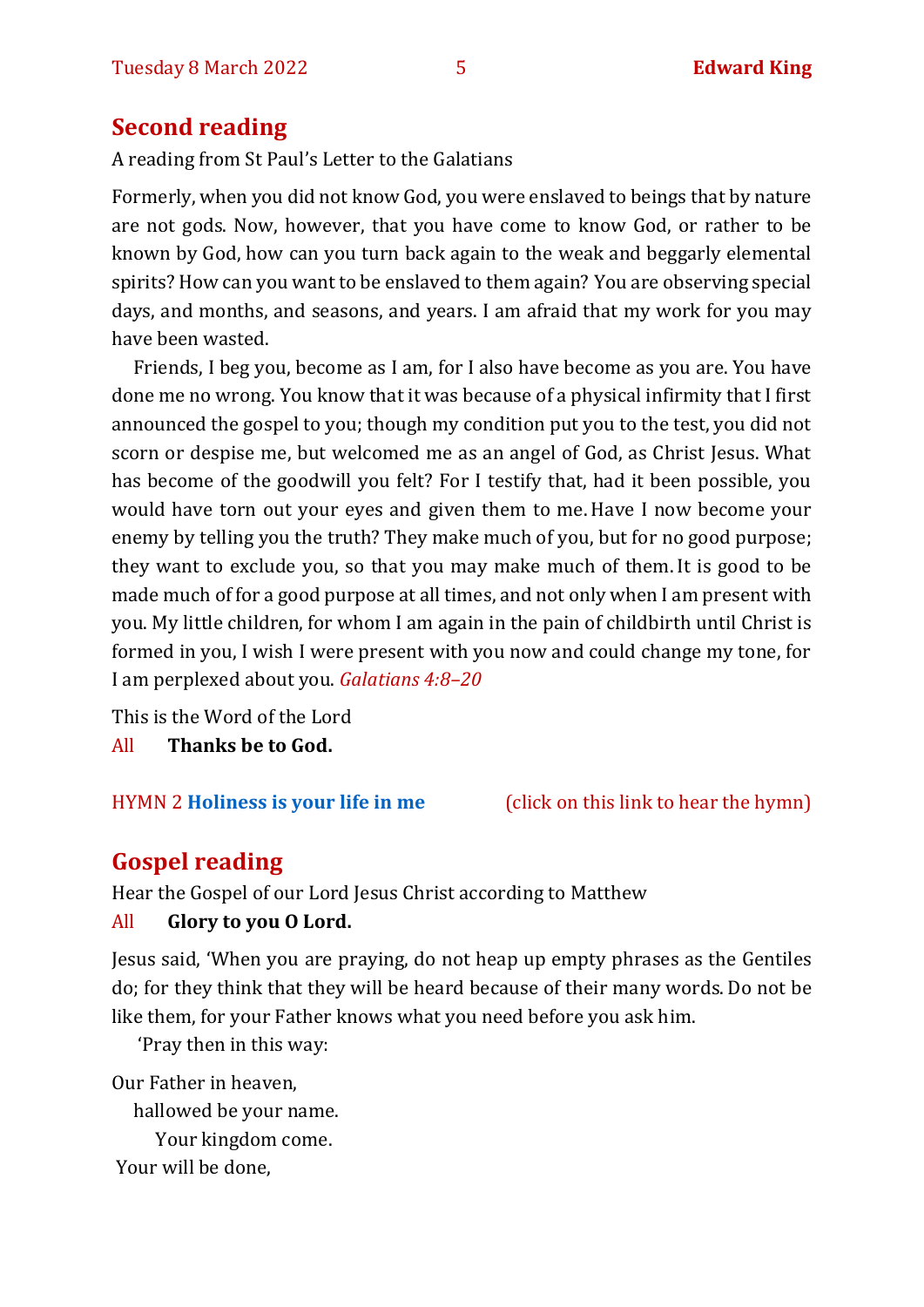on earth as it is in heaven. Give us this day our daily bread. And forgive us our debts, as we also have forgiven our debtors. And do not bring us to the time of trial, but rescue us from the evil one.

For if you forgive others their trespasses, your heavenly Father will also forgive you; if you do not forgive others, neither will your Father forgive your trespasses. *Matthew 6:7–15*

This is the Gospel of the Lord

#### All **Praise to you O Christ.**

#### **Sermon**

Jesus introduced his trademark prayer by warning against words. Instead, for him, praying involved communing with God and was always the fuel to empower later action. That action might involve miracles, choices (for example before choosing his twelve disciples) or strength to continue (for example in Gethsemane before His passion or seeking solace after his cousin John the Baptist was martyred).

Edward King was a man of prayer. In a sense he needed to be because he wanted to become like Jesus.

King was the most unlikely trendsetter. He could be socially awkward and was academically limited. Like Jesus, He taught a spirituality that was both ancient but also often threatening in its novelty. Like his Lord and Saviour, King was tried before secular courts. Yet, despite this unhelpful pedigree, he became one of the best-loved bishops of his day and was revered as a saint in his own long time. It was prayer that helped him through his excruciations, and that made him Christlike.

King's model of prayer is well explained by today's reading from Isaiah. He knew that most souls are like parched earth in need of water. Isaiah says, 'Everyone who thirsts, come to the waters.' In a sense it's obvious: just as dry earth needs that which has been lost—water after dehydration—so a soul needing soul-food should seek God. Isaiah went further, saying: 'You that have no money, come, buy and eat!': he was emphasising how spiritual nourishment is available to all regardless of background, wealth, or status. Jesus' prayer 'Your will be done, on earth as it is in heaven' asks much the same.

Isaiah then said, 'Why do you spend your money for that which is not bread, and your labour for that which does not satisfy?' He wanted to convey an image of single mindedness. Prayer that comes from a soul devoted to many things is like a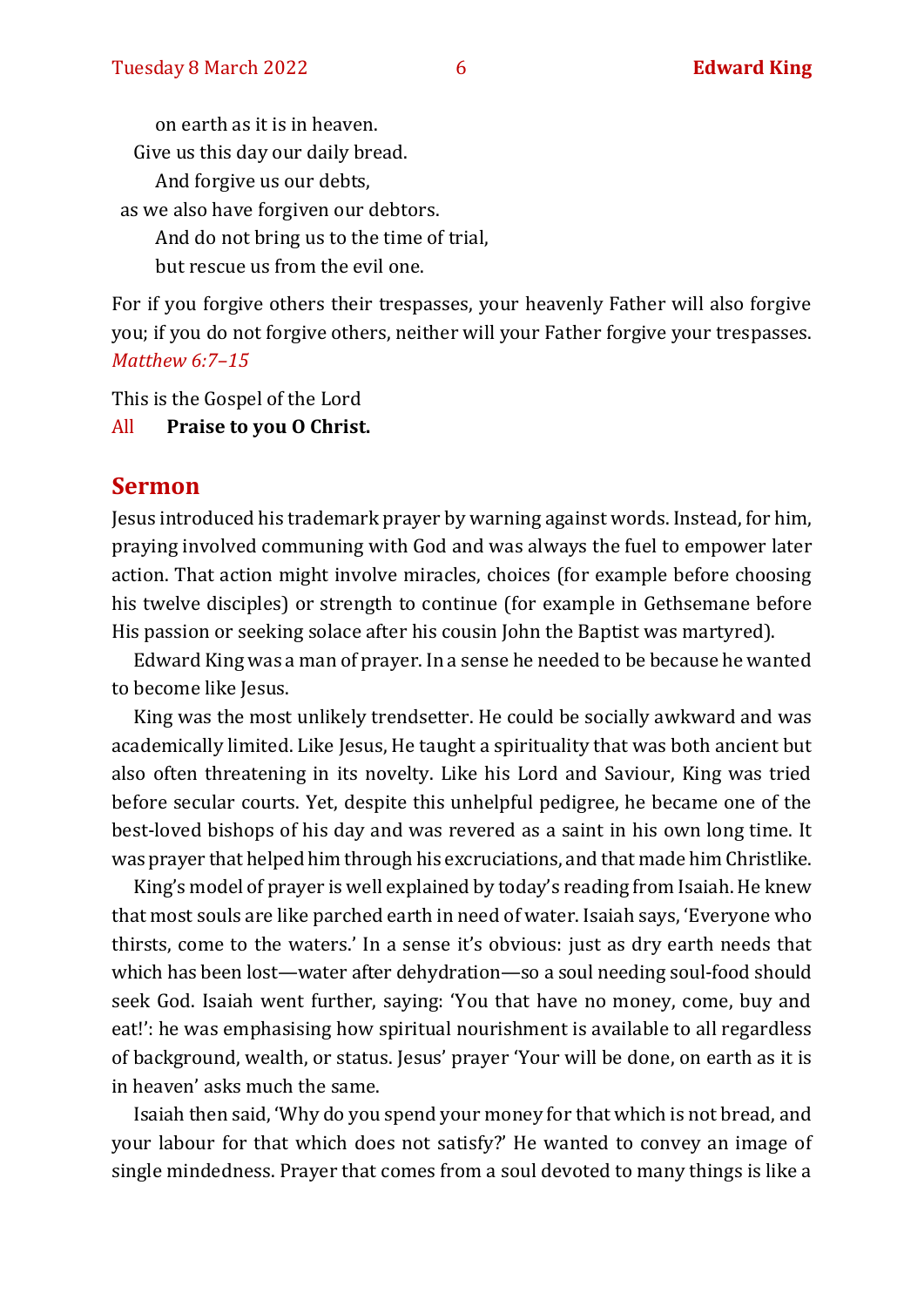computer with a virus or warming a house with leaky windows: much of the effort is wasted. We therefore need to analyse our motives and schedules. That's why he continues, saying, 'There is no need to seek anything else.' Jesus rephrases the sentiment when he says, 'Give us this day our *daily* bread.'

Isaiah was a spiritual giant and understood prayer first-hand. That's why he went further still. He says, 'Listen carefully to me, and eat what is good, and delight yourselves in rich food.' Most people will not want to pray if it feels like a boring, hard slog. He therefore wants us to find a way of praying that feels positive and good. There are more ways of praying than people willing to pray, so we should explore and maybe innovate, finding a way of praying that is authentic and spiritual. It needs to be enriching and life-enhancing. There are a great many such methods; ask someone who prays often for advice. Jesus says much the same with the words, 'Your Kingdom come': he's reminding us that we pray in order to get closer to God.

Edward King prayed and became the person that God wanted him to be. That he became a College Principal and Bishop is irrelevant: what matters is that he gave comfort and love because, through prayer, he received them himself. He surpassed painful obstacles and it was his prayer to become Christlike hat overcame them all.

# **The Creed**

Do you believe and trust in God the Father, the source of all being and life, the one for whom we exist?

All **We believe and trust in him.**

Do you believe and trust in God the Son, who took our human nature, died for us and rose again?

All **We believe and trust in him.**

Do you believe and trust in God the Holy Spirit, who gives life to the people of God and makes Christ known in the world?

#### All **We believe and trust in him.**

This is the faith of the Church.

All **This is our faith. We believe and trust in one God, Father, Son and Holy Spirit. Amen.**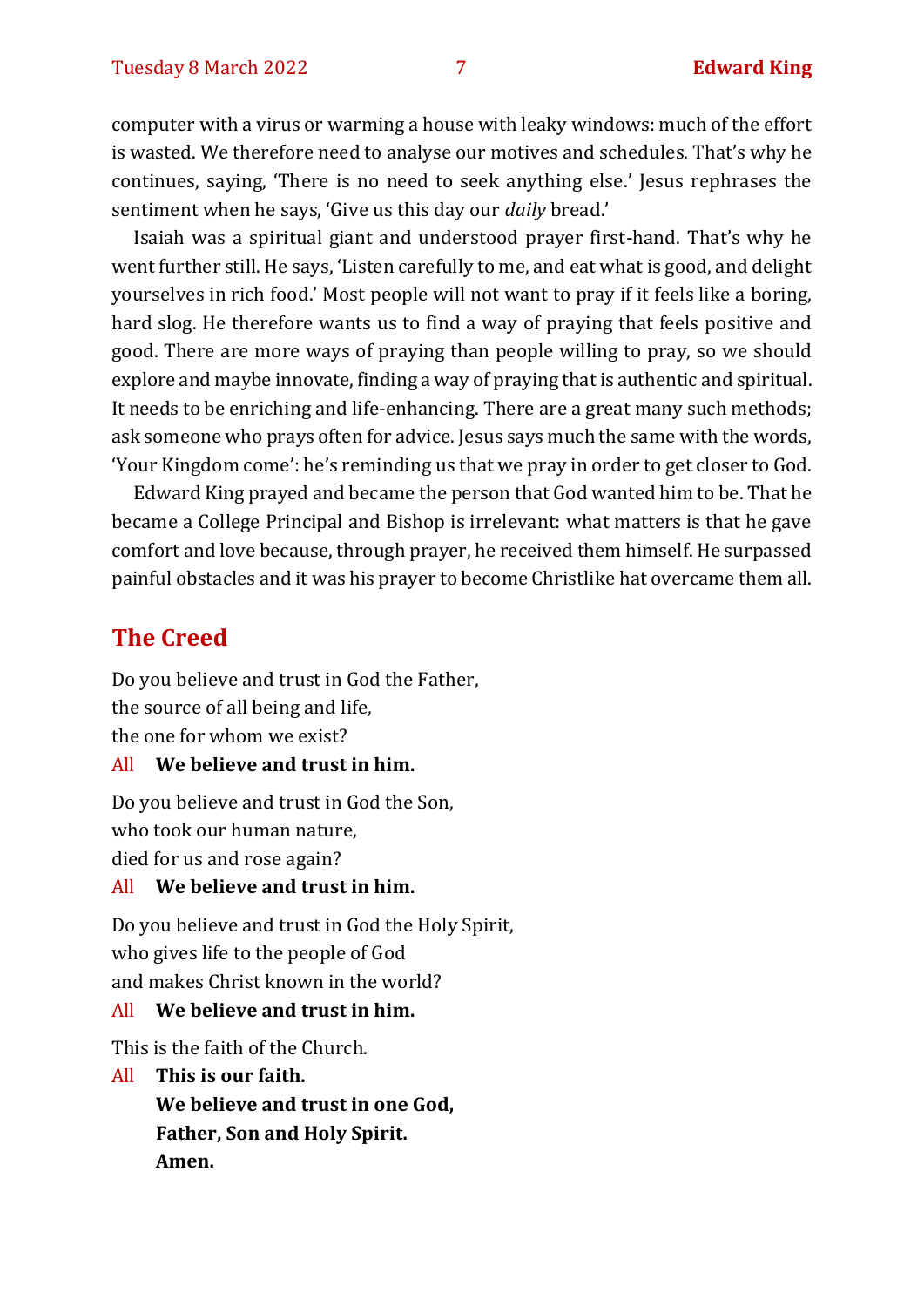# **Prayers of intercession**

We pray to Jesus who is present with us to eternity. Jesus, Lord of life,

#### All **In your mercy, hear us.**

Jesus, light of the world,

bring the light and peace of your gospel to the nations … Jesus, Lord of life,

#### All **In your mercy, hear us.**

Jesus, bread of life, give food to the hungry … and nourish us all with your word. Jesus, Lord of life,

#### All **In your mercy, hear us.**

Jesus, our way, our truth, our life, be with us and all who follow you in the way … Deepen our appreciation of your truth and fill us with your life. Jesus, Lord of life,

#### All **In your mercy, hear us.**

Jesus, Good Shepherd who gave your life for the sheep,

recover the straggler,

bind up the injured,

strengthen the sick

and lead the healthy and strong to new pastures.

Jesus, Lord of life,

#### All **In your mercy, hear us.**

Jesus, the resurrection and the life,

we give you thanks for all who have lived and believed in you …

Raise us with them to eternal life.

Jesus, Lord of life,

### All **In your mercy, hear us. accept our prayers, and be with us always.Amen.**

Merciful Father,

All **accept these prayers for the sake of your Son, our Saviour Jesus Christ. Amen.**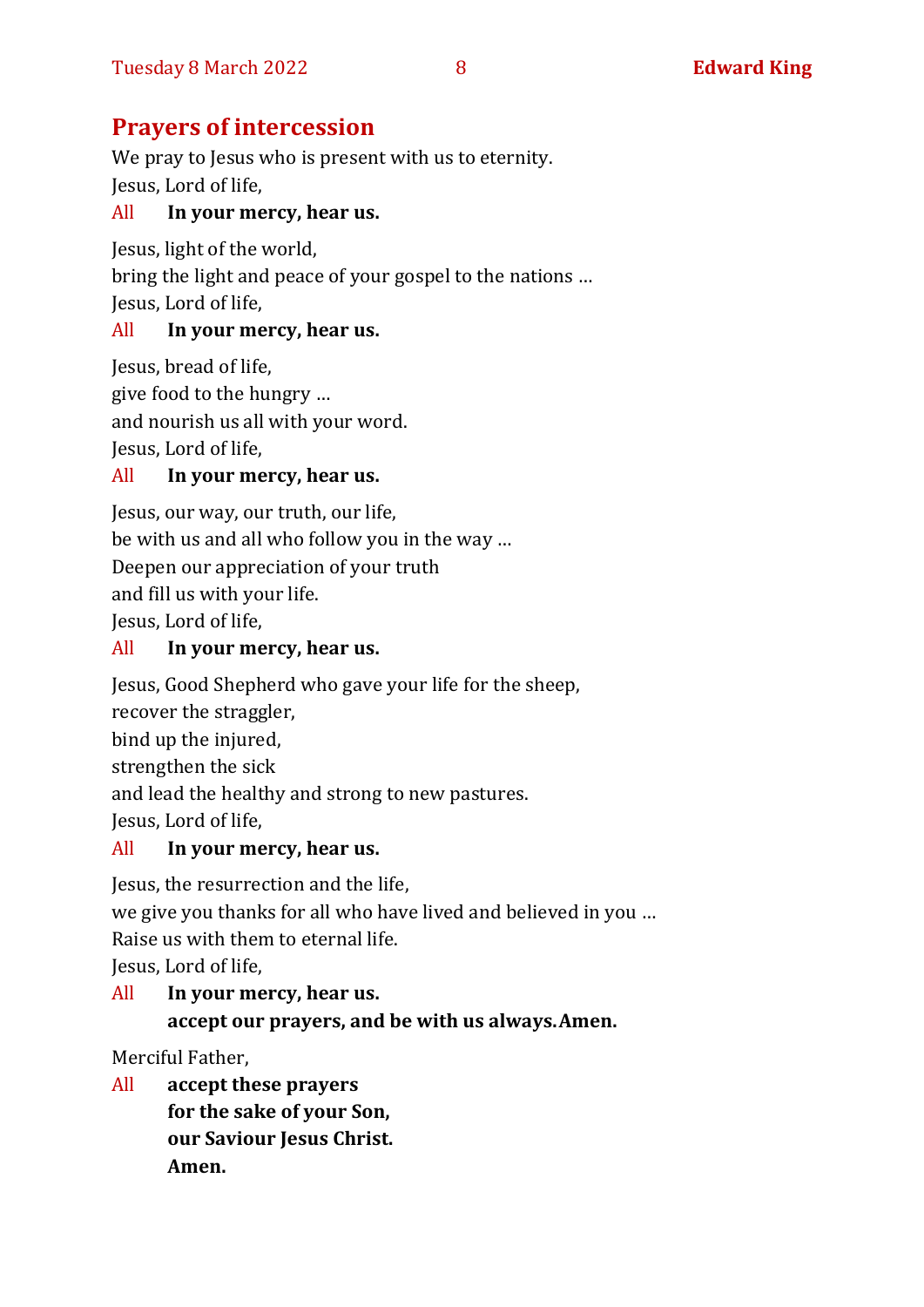# **The peace**

Unto us a child is born, unto us a son is given, and his name shall be called the Prince of Peace.

The peace of the Lord be always with you,

- All **And also with you.**
- HYMN 3 **[Come down O love divine](https://youtu.be/FbPclyCaY0w)** (please click on this link to hear the hymn) **[Come down O love divine](https://www.youtube.com/watch?v=0S5pYyxwZVc)** (instrumental) (please click on this link)

The liturgy of the Communion Service appears below

# The Dismissal

God give you grace to follow his saints in faith and love and steadfastness and the blessing of God the Almighty: Father, Son, and Holy Spirit, be with you now and remain with you always. All **Amen.**

HYMN 4 **[For all the saints](https://www.youtube.com/watch?v=WbPshOGxpew)** (please click on this link to hear the hymn) **[For all the saints](https://www.youtube.com/watch?v=BCVr6u6xizs)** (instrumental) (click on this link to hear the hymn)

Go in peace to love and serve the Lord.

All **In the name of Christ. Amen.**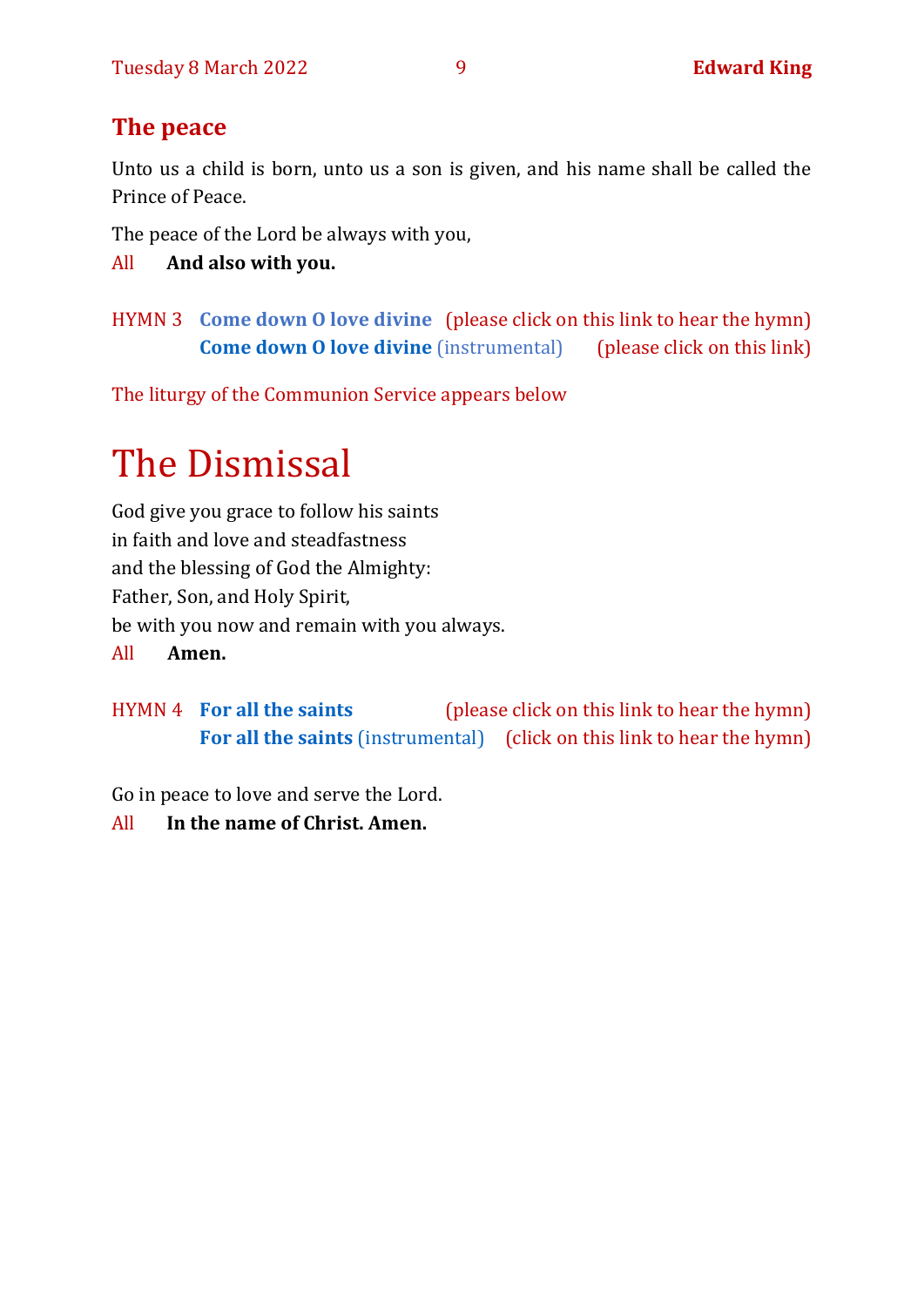# The Liturgy of the Sacrament

# Eucharistic Prayer (prayer E)

The Lord be with you

### All **and also with you.**

Lift up your hearts.

#### All **We lift them to the Lord.**

Let us give thanks to the Lord our God.

#### All **It is right to give thanks and praise.**

It is indeed right, our duty and our joy, always and everywhere to give you thanks, holy Father, almighty and eternal God, through Jesus Christ our Lord. And now we give thanks, most gracious God, surrounded by a great cloud of witnesses and glorified in the assembly of your saints. The glorious company of apostles praise you. The noble fellowship of prophets praise you. The white-robed army of martyrs praise you. We, your holy Church, acclaim you. In communion with angels and archangels, and with all who served you on earth and worship you now in heaven, we raise our voice to proclaim your glory, for ever praising you and saying:

All **Holy, holy, holy Lord, God of power and might, heaven and earth are full of your glory. Hosanna in the highest. Blessed is he who comes in the name of the Lord. Hosanna in the highest.**

We praise and bless you, loving Father, through Jesus Christ, our Lord; and as we obey his command, send your Holy Spirit, that broken bread and wine outpoured may be for us the body and blood of your dear Son.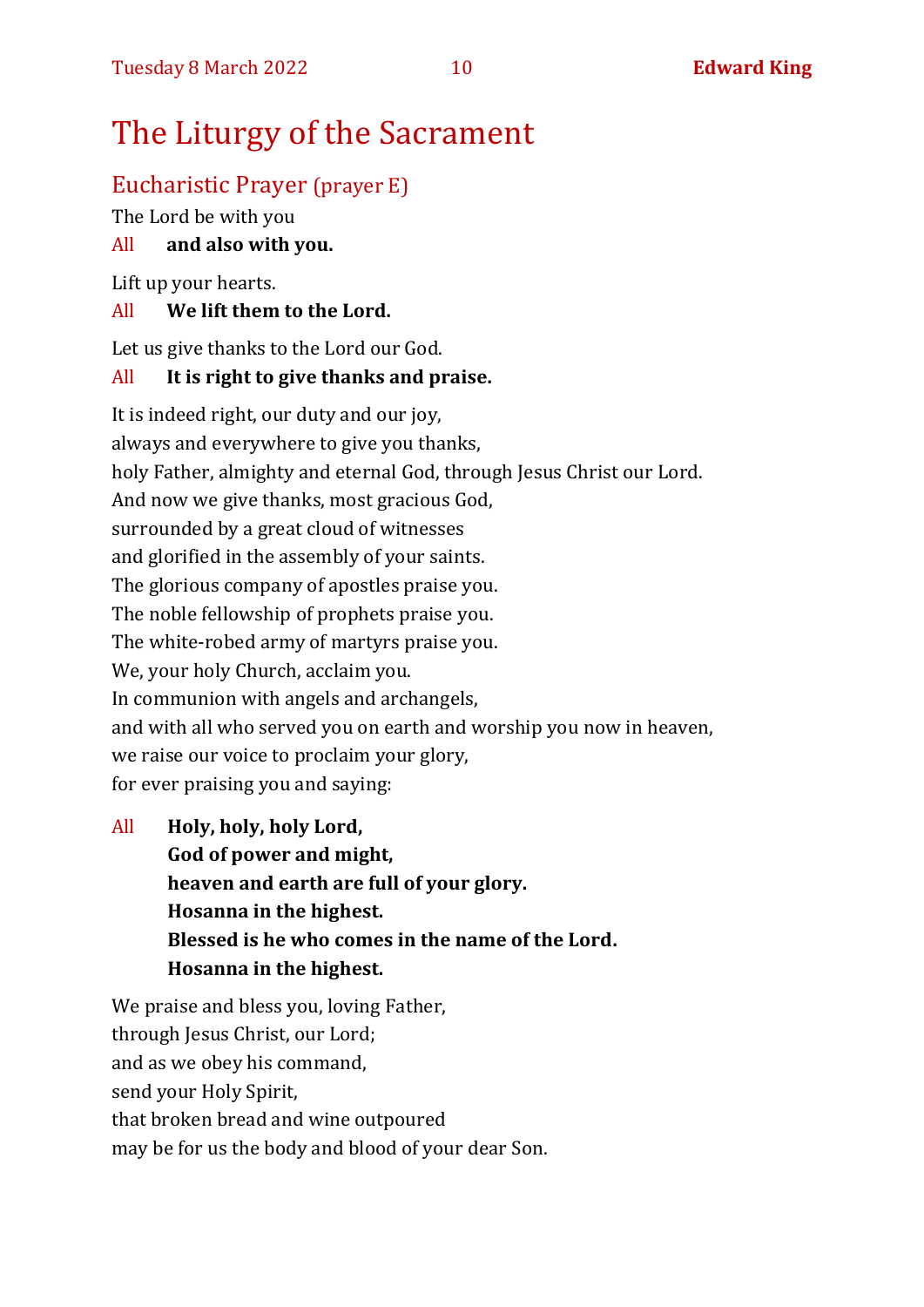On the night before he died he had supper with his friends and, taking bread, he praised you. He broke the bread, gave it to them and said: Take, eat; this is my body which is given for you; do this in remembrance of me.

When supper was ended he took the cup of wine. Again he praised you, gave it to them and said: Drink this, all of you; this is my blood of the new covenant, which is shed for you and for many for the forgiveness of sins. Do this, as often as you drink it, in remembrance of me.

So, Father, we remember all that Jesus did, in him we plead with confidence his sacrifice made once for all upon the cross.

Bringing before you the bread of life and cup of salvation, we proclaim his death and resurrection until he comes in glory.

Great is the mystery of faith:

All **Christ has died. Christ is risen. Christ will come again.**

Lord of all life, help us to work together for that day when your kingdom comes and justice and mercy will be seen in all the earth.

Look with favour on your people, gather us in your loving arms and bring us with Edward King and all the saints to feast at your table in heaven.

Through Christ, and with Christ, and in Christ, in the unity of the Holy Spirit, all honour and glory are yours, O loving Father, for ever and ever.

All **Amen.**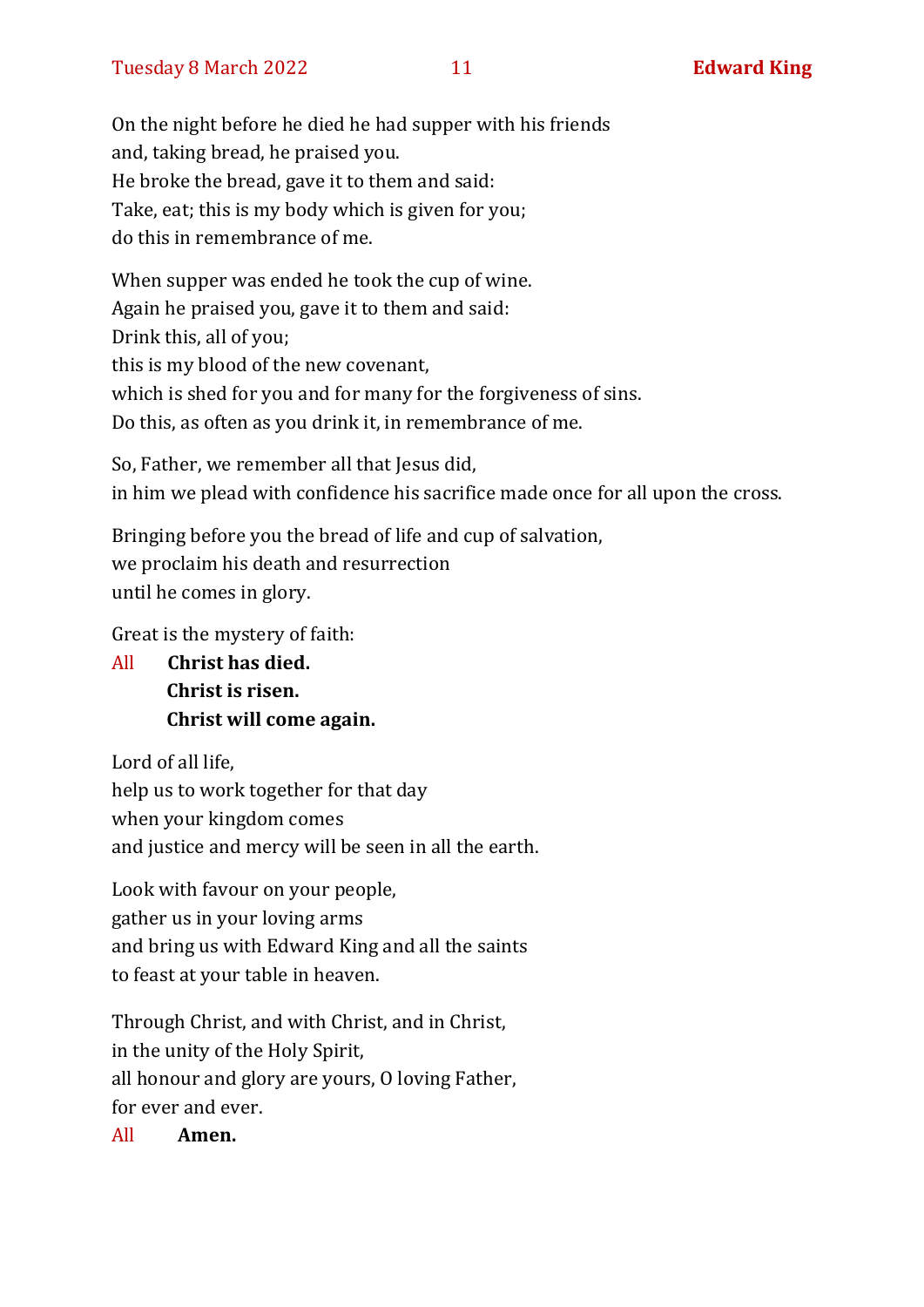# The Lord's Prayer

As our Saviour taught us, so we pray

All **Our Father in heaven, hallowed be your name, your kingdom come, your will be done, on earth as in heaven. Give us today our daily bread. Forgive us our sins as we forgive those who sin against us. Lead us not into temptation but deliver us from evil. For the kingdom, the power,** 

**and the glory are yours now and for ever. Amen.**

### Breaking of the Bread

We break this bread to share in the body of Christ.

- All **Though we are many, we are one body, because we all share in one bread.**
- All **Lamb of God,**

**you take away the sin of the world, have mercy on us.**

**Lamb of God, you take away the sin of the world, have mercy on us.**

**Lamb of God, you take away the sin of the world, grant us peace.**

Draw near with faith. Receive the body of our Lord Jesus Christ which he gave for you, and his blood which he shed for you. Eat and drink in remembrance that he died for you, and feed on him in your hearts by faith with thanksgiving.